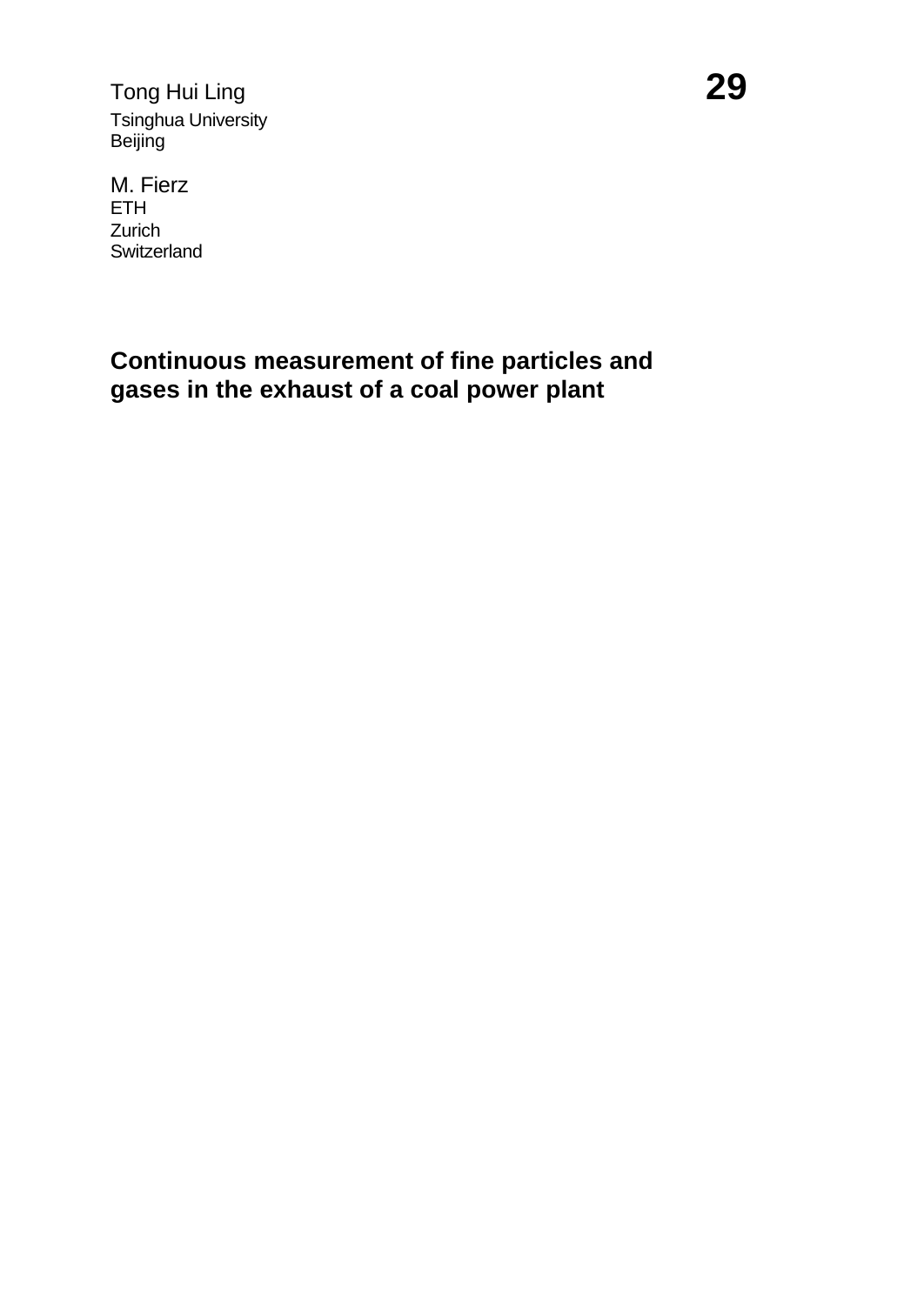## **Continuous Measurement of Fine Particles and Gases in the Exhaust of a Chinese Coal Power Plant**

M. Fierz<sup>1</sup>, U. Matter<sup>1</sup>, Z. Qian<sup>1</sup>, T, Huiling<sup>2</sup>, X. Guangming<sup>2</sup> and X.Xu<sup>2</sup> <sup>1</sup> Laboratory for Solid State Physics, ETH Zürich-Hönggerberg, CH-8093 Zürich <sup>2</sup> Department of Thermal Engineering, Tsinghua University, Beijing, China

### **Introduction**

China is the world's largest producer and consumer of coal. It satisfies roughly 80% of its energy demand by coal combustion. Currently, China has power plants producing about 250 GW power in total and has plans to double its power-generating capacity until 2010.

Many Chinese coal power plants are old and inefficient, but since China's energy demand is growing continuously, they remain operative. On a global scale, Chinese coal combustion is responsible for 15% of the world's  $CO<sub>2</sub>$  emissions, and this percentage is likely to increase in the future in view of the rapidly growing energy demand in China. On a local scale, air pollution is a serious health problem in China. Air-pollution related mortality is approximately three times higher than in Switzerland.

We present particle and exhaust gas measurements done on a small coal power plant in the city of Beijing and propose measures to improve the efficiency and the cleanliness of this power plant.

### **The Power Plant**

Our measurements were performed on the pilot power plant of Tsinghua University, Beijing. The power plant is located just outside the university campus in the northwest of Beijing. It is a pressurized fluidised bed combustor – coal is ground into pieces of a few mm diameter and fed into the combustion zone where the coal pieces are suspended in the strong primary air flow. A secondary air flow is added to adjust the  $O_2$  level in the combustion process. The combustion process is controlled manually by regulating primary and secondary air flows. The power plant has a thermal power of 60MW and burns 20 tons of coal per day.

### **Sampling System**

A schematic overview of the particle sampling system is given in Figure 1.



**Figure 1: the particle sampling system**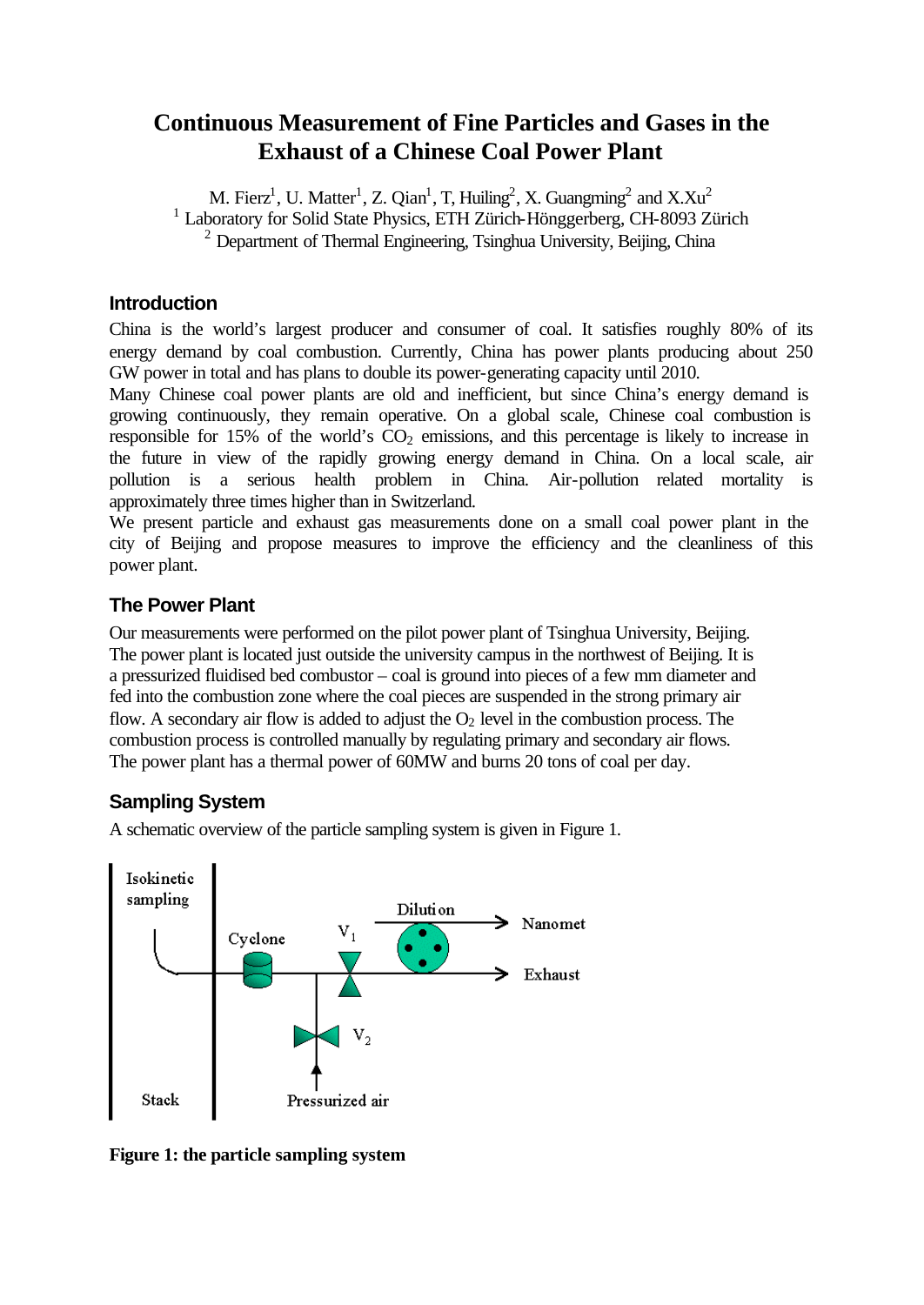Particles are sampled isokinetically in the middle of the stack. A cyclone filters out all particles larger than 5 micron, afterwards the filtered exhaust gas is diluted by a factor 170 with a dilution unit [1] and measured in a Nanomet-System, equipped with PAS and DC (photoelectric charging and diffusion charging of aerosols, see [2] for details) sensors. Two computer-controlled valves,  $V_1$  and  $V_2$  are opened and closed periodically to flush the sampling system with pressurized air for cleaning. This is necessary as dust levels in the flue gas are very high.

The gas sampling system is simpler: the exhaust gas passes through a sinter-metal filter which removes all particles. After this, the gas is cooled in a cooling unit and then  $O_2$ ,  $CO_2$ ,  $CO$  and NO levels are measured with commercial sensors (Hartmann & Braun).

Additionally we measured some signals characterising the combustion process and the output power from the control room: Combustion temperature, steam temperature, steam pressure and steam flow. The last three can be multiplied together to give a signal proportional to the thermal power of the plant.

Both particle and gas measurement are fully automated and computer controlled. The system remained operative for three months, from March to May 2000.

#### **Results**

Figure 2 shows a time series of the two particle signals, PAS and DC. The signals vary rapidly on short timescales – this is an indication that the combustion is not well controlled.



**Figure 2: time series of the particle signals from 28th march to 2nd april 2000.**

Figure 3 shows a plot of the PAS and the DC signal against each other. The two particle signals correlate very well, the DC signal is offset by a small amount. This small offset is caused by ash particles (mineral dust) which are not seen by the PAS sensor

Figure 4 shows the PAS signal plotted versus CO concentration. The two signals correlate well. This is not too surprising, since both soot particles and CO are indicators for incomplete combustion. However, this correlation is not seen in the exhaust of diesel car engines. Therefore one cannot generalize this result to all combustion processes.